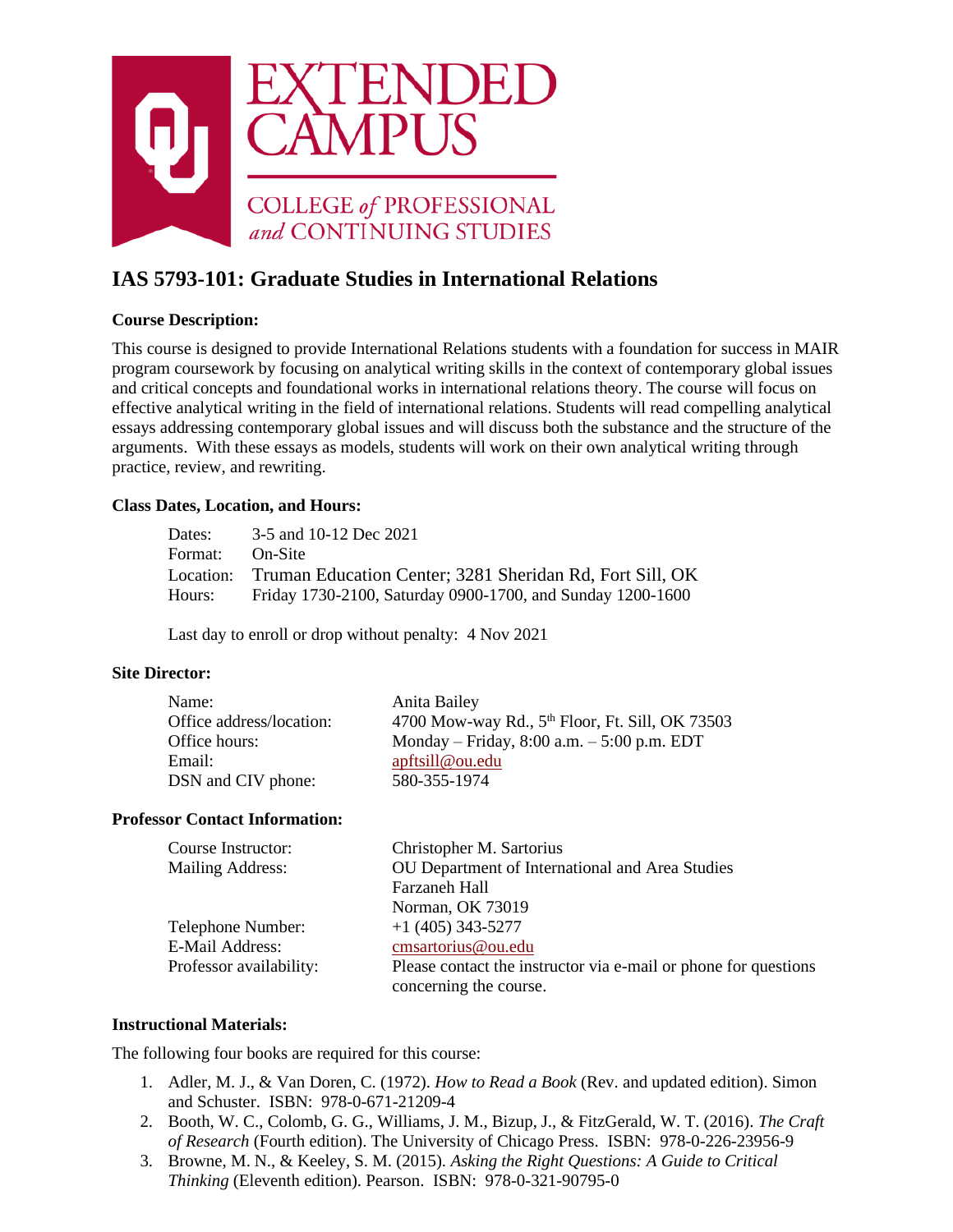4. Weston, A. (2017). *A Rulebook for Arguments* (Fifth edition). Hackett Publishing Company, Inc. ISBN: 978-1-624-66654-4

Additional course reading materials consist of free electronic textbook(s), academic journal articles, and other material. This instructor will post additional reading materials and learning presentations on the OU Canvas learning management system. Access Canvas at [https://canvas.ou.edu.](https://canvas.ou.edu/) Enter your OU NetID and password and select the IAS 5793 course to access the reading material. If you require assistance with Canvas, please click on the Help icon. You can search the Canvas guides, chat with Canvas support, or contact OU IT. To optimize this learning opportunity for you and other class members, please read all the material for each class period prior to each class meeting.

# **Course Objectives:**

This course is designed to provide you key knowledge and skills you need to be a successful graduate student in this program. After this course, students will have gained an improved understanding and appreciation of the following:

- 1. Why understanding international relations is important in today's dynamic, complex world
- 2. Unique challenges working-adult graduate students face in pursuing their degree
- 3. Skills necessary to comprehend complex reading material
- 4. Critical concepts in the field of international relations
- 5. The ability to analyze academic works
- 6. Concepts and tools to conduct research and write high-quality academic papers
- 7. Quality research sources and technology to assist your research
- 8. Concepts and methods to publicly communicate concepts and complex information effective

### **Learning Formats**

We will use the following learning formats in this course: Readings, lectures, question and answer, class discussion, and skill-development exercises

### **Class Schedule**

- Class  $1 -$  Friday, 3 Dec Course Intro Graduate Studies and the Working Adult
- Class 2A Saturday, 4 Dec Reading Comprehension
- Class 2B Saturday, 4 Dec IR Theory: Realism
- Class 3 Sunday, 5 Dec IR Theory: Liberalism
- Class  $4$  Friday, 10 Dec The Research and Writing Process/ Logic, Logical Fallacies, and Cognitive Bias
- Class  $5A Saturday$ , 11 Dec Research Resources Methods, Sources, and Technology
- Class 5B Saturday, 11 Dec Public Speaking and Presentations
- Class 6 Sunday, 12 Dec Final Exam

### **Assignments, Grading, and Due Dates:**

There are four graded components to the course which are summarized in the table below:

| <b>Assignment</b>               | <b>Due Date</b>                            | <b>Percent of Grade</b> |
|---------------------------------|--------------------------------------------|-------------------------|
| 1. Pre-Course Paper, 1500 words | <b>Friday, 3 Dec 2021, 1730L</b>           | 20%                     |
| 5-6 double-spaced pages         | <b>Upload to Canvas Assignment section</b> |                         |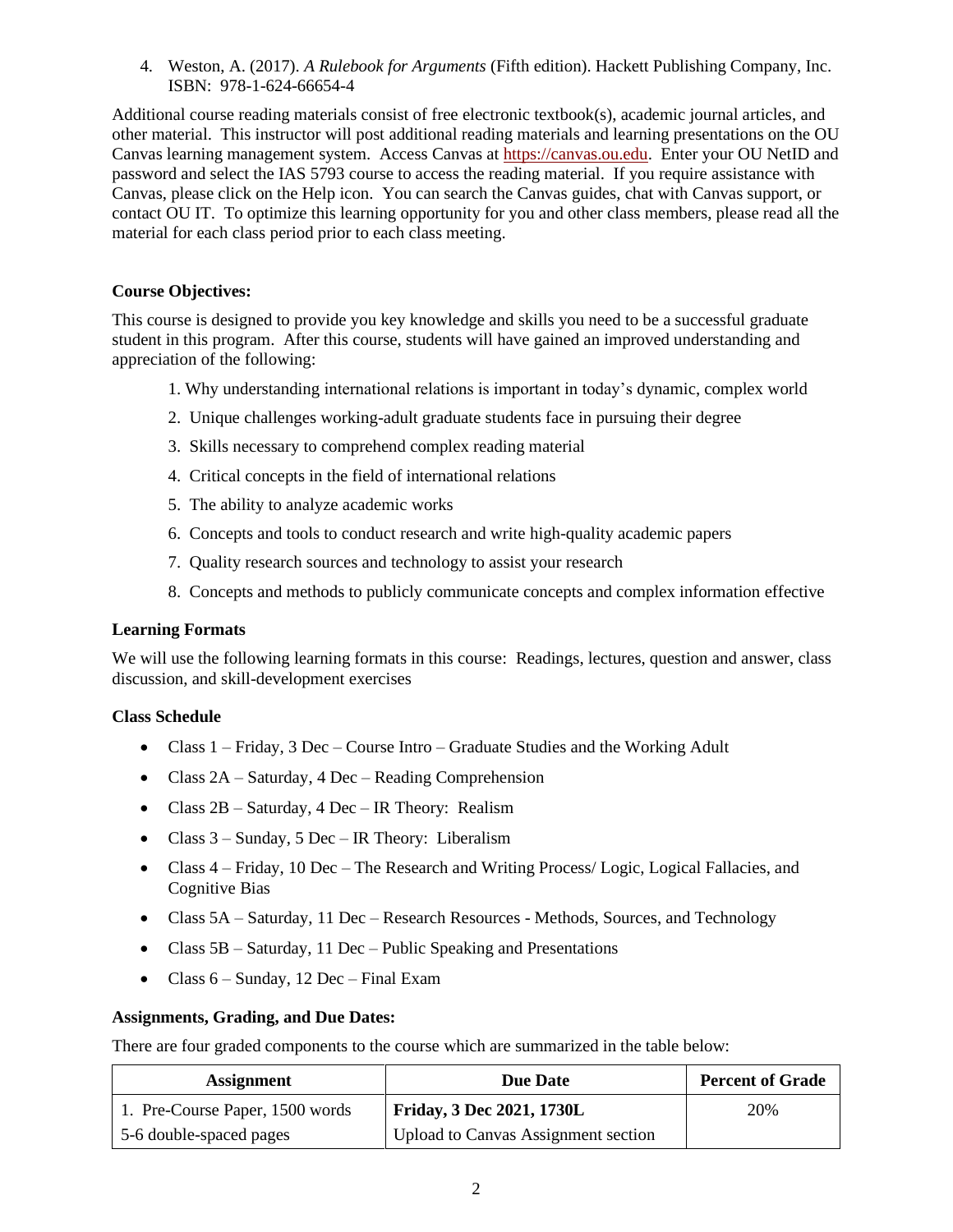| <b>Assignment</b>                                           | <b>Due Date</b>                                                                            | <b>Percent of Grade</b> |
|-------------------------------------------------------------|--------------------------------------------------------------------------------------------|-------------------------|
| 2. Class Discussion Participation                           | In-class                                                                                   | 20%                     |
| 3. Final Exam                                               | In-class, Sunday, 12 Dec 2021                                                              | 30%                     |
| 4. Post-Course Paper, 2000 words<br>6-8 double-spaced pages | Topic/IR Theory sign up:<br>Monday, 13 Dec 2021, 2359L<br>(via Canvas Discussion)          | 30%                     |
|                                                             | Final Paper:<br>Thursday, 23 Dec 2021, 2359L<br><b>Upload to Canvas Assignment section</b> |                         |

The instructor will be available for consultation via-email and video teleconference to provide students guidance on papers and answer any other questions regarding the course. All students should check Canvas regularly starting 30-days prior to the first class session for additional information/communication from the instructor.

Please us the American Psychological Association (APA), Chicago Manual of Style, or Modern Language Association (MLA) for your pre-and post-course papers. Additional formatting guidance can be found at the OU Writing Center: [http://www.ou.edu/writingcenter/.](http://www.ou.edu/writingcenter/) All papers must follow one of these academic formatting styles including a correctly formatted Works Cited/Reference page at the end of the paper.

The instructor will provide student grades and feedback via Canvas.

### **1. Pre-Class Paper**

**Objective** - The objective of this assignment is to develop and refine your ability to critically review the rich literature of international relations.

**Instructions**: Students will select and review **ONE** article from the course readings (Posted in Canvas). The objective of this assignment is to develop your skills in analyzing academic work. Please answer the following questions in your paper:

- 1. What is the principal thesis in the article? What central argument does the author present?
- 2. How does the author build the case for his/her position?
- 2. What are the strengths of the arguments made in the article?
- 3. What are the weaknesses of the arguments made in the article?

4. How would you rate the value of this work? How persuasive is the author in presenting evidence and defending his argument?

5. What are the significant unanswered questions?

The paper should be 1500 words  $(+ or -200$  words) long and written according to one of the academic formats discussed above. Upload your assignment to the Canvas assignment page prior to the assignment deadline. Please upload using only the following file formats: docx, doc, or pdf. Microsoft Word documents are preferred as that format allows the instructor to provide feedback using the Microsoft Word track changes feature. The instructor will provide grading and feedback information via Canvas.

#### **2. Class Discussion Participation**

To maximize learning opportunities for all members of the class, we will engage in frequent, open discussions during the course. The success of the course is dependent upon the quality of discussion. The instructor will evaluate the quality of the discussion/participation as a component of the final course grade for each student.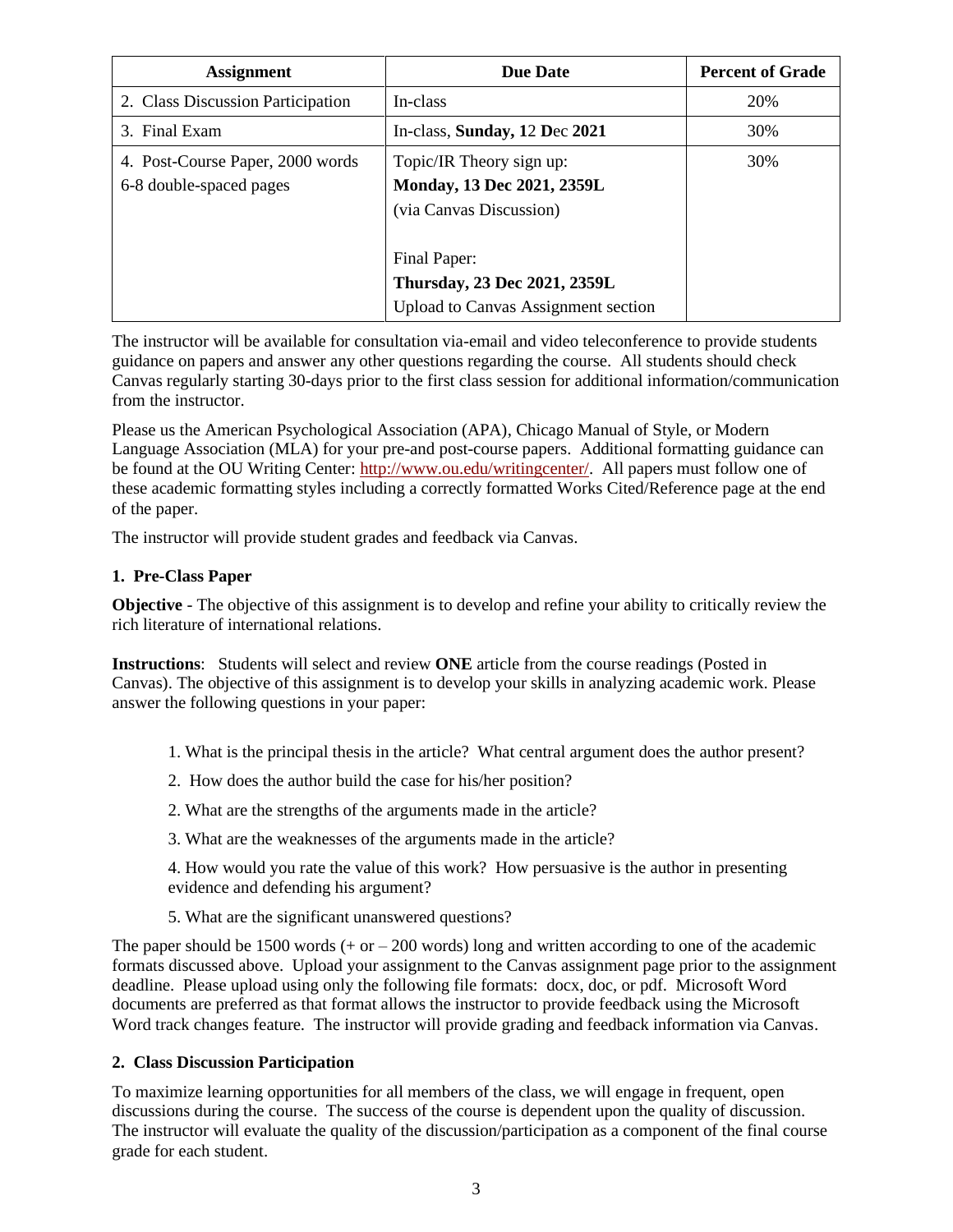# **3. Final Exam**

**Objective:** The exam is designed to assess your knowledge of information presented from the readings, lecture, and discussion during the course.

**Instructions**: The instructor will administer the final exam in class during the final class session. See the Canvas Quiz page for instructions and the exam questions. This information will only be available when the instructor administers the exam.

# **4. Post-Class Paper**

**Objective:** The objective of this assignment is to develop your ability to analyze current international relations issues using an international relations theoretical perspective.

**Instructions**: For this paper you will explore an international relations topic through a theoretical lens. Students will submit: 1) their topic and 2) the name of the international relations theory you will use to evaluate the IR issue. **Please communicate these two pieces of information to the instructor via the Canvas Discussion Board no later than the deadline specified in the assignment table above.** You MAY choose a topic another student has selected.

The paper should be 2000 words  $(+ or -200$  words) long and written using one of the recognized academic formats (APA, MLA, Chicago Manual of Style). Upload your assignment to the Canvas assignment page prior to the assignment deadline. Please upload using only the following file formats: docx, doc, or pdf. Microsoft Word documents are preferred as that format allows the instructor to provide feedback using the Microsoft Word track changes feature. The instructor will provide grading and feedback information via Canvas.

# **Grading:**

This is a letter-graded course: A, B, C, D, or F.

**Notice:** Failure to meet assignment due dates could result in a grade of I (Incomplete) and may adversely impact Tuition Assistance and/or Financial Aid.

# **Policy for Late Work:**

Assignments must be uploaded to Canvas (Assignments Section) and will incur a 10-point penalty for each day the assignment is late. The instructor may grant modest deadline extensions required by urgent circumstances, **if requested before the due date.**

### **Incomplete Grade Policy:**

The instructor will not automatically assign a grade of "I". The student must request consideration of an incomplete by submitting a "Petition for and Work to Remove an Incomplete Grade" form to the instructor. An "I" can never be used in lieu of an "F" nor can an "I" be assigned because of excessive failure to participate in class activities.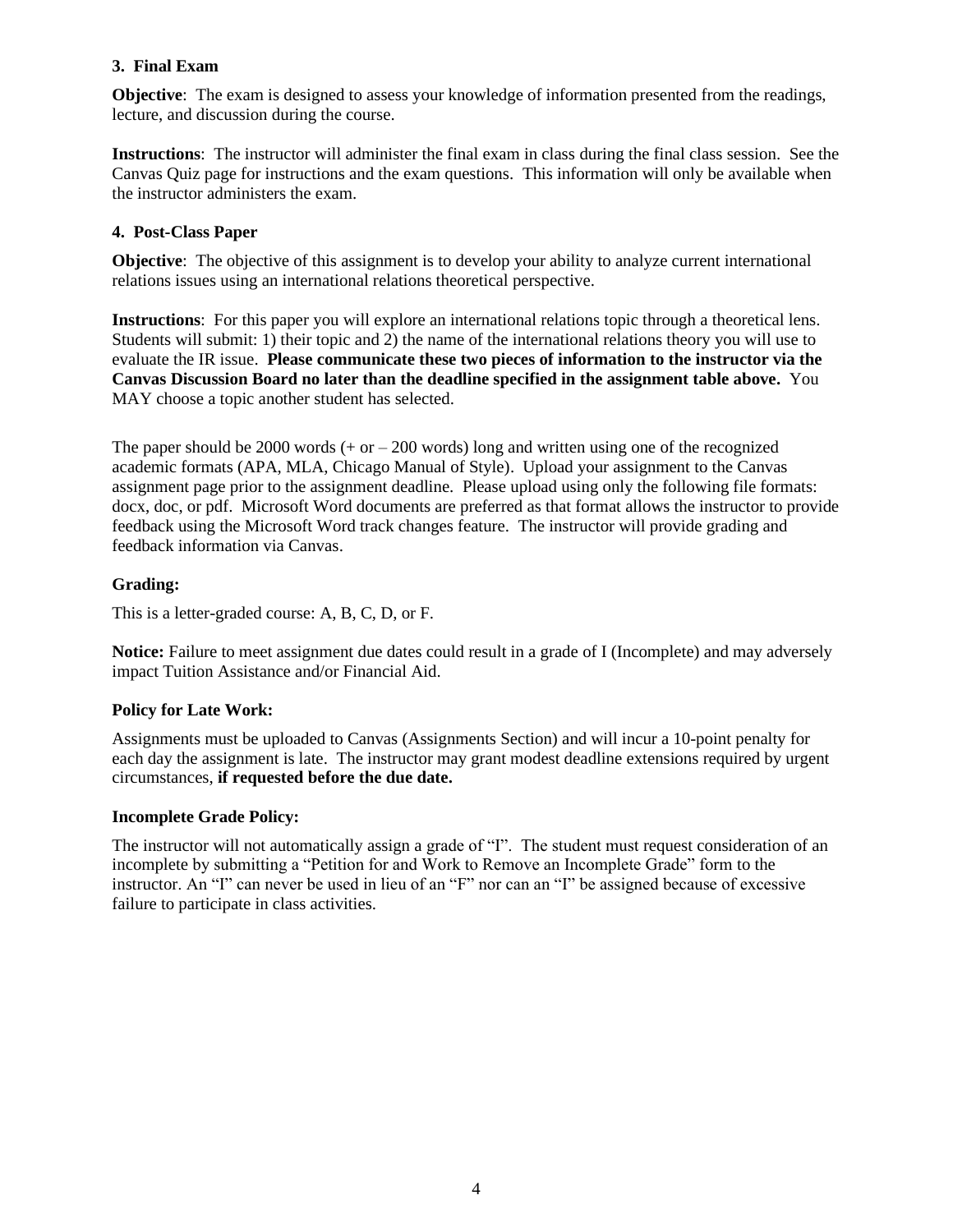## **POLICIES AND NOTICES**

#### **Attendance/Grade Policy**

Attendance and participation in interaction, individual assignments, group exercises, simulations, role playing, etc. are valuable aspects of any course because much of the learning comes from discussions in class with other students. It is expected that you attend all classes and be on time except for excused emergencies.

Excused absences are given for professor mandated activities or legally required activities such as emergencies or military assignments. It is the policy of the University to excuse absences of students that result from religious observances and to provide without penalty for the rescheduling of examinations and additional required class work that may fall on religious holidays. Unavoidable personal emergencies, including (but not limited to) serious illness; delays in getting to class because of accidents, etc.; deaths and funerals, and hazardous road conditions will be excused.

If you are obtaining financial assistance (TA, STAP, FA, VA, Scholarship, etc.) to pay all or part of your tuition cost, you must follow your funding agency/institution's policy regarding "I" (Incomplete) grades unless the timeline is longer than what the University policy allows then you must adhere to the University policy. Students who receive Financial Aid must resolve/complete any "I" (Incomplete) grades by the end of the term or he/she may be placed on "financial aid probation." If the "I" grade is not resolved/completed by the end of the following term, the student's Financial Aid may be suspended make the student ineligible for further Financial Aid.

Students are responsible for meeting the guidelines of Tuition Assistance and Veterans Assistance. See the education counselor at your local education center for a complete description of your TA or VA requirements.

OU faculty will submit grades online through ONE not later than 30 days after the course end date. Course end dates are approximately one calendar month after the final seminar date on this syllabus and are provided on the official scheduling website for reference.

### **Academic Integrity and Student Conduct**

Academic integrity means honesty and responsibility in scholarship. Academic assignments exist to help students learn; grades exist to show how fully this goal is attained. Therefore, all work and all grades should result from the student's own understanding and effort.

Academic misconduct is any act which improperly affects the evaluation of a student's academic performance or achievement. Misconduct occurs when the student either knows or reasonably should know that the act constitutes misconduct. Academic misconduct includes: cheating and using unauthorized materials on examinations and other assignments; improper collaboration, submitting the same assignment for different classes (self-plagiarism); fabrication, forgery, alteration of documents, lying, etc…in order to obtain an academic advantage; assisting others in academic misconduct; attempting to commit academic misconduct; destruction of property, hacking, etc…; intimidation and interference with integrity process; and plagiarism. All students should review the Student's Guide to Academic Integrity at [http://integrity.ou.edu/students\\_guide.html](http://integrity.ou.edu/students_guide.html)

Students and faculty each have responsibility for maintaining an appropriate learning environment. All students should review policies regarding student conduct at<http://studentconduct.ou.edu/>

### **Accommodation Statement**

The University of Oklahoma is committed to making its activities as accessible as possible. For accommodations based on disability, please contact your local OU Site Director.

### **Adjustment for Pregnancy/Childbirth-Related Issues**

Should you need modifications or adjustments to your course requirements because of documented pregnancy-related or childbirth-related issues, please contact me as soon as possible to discuss. Generally, modifications will be made where medically necessary and similar in scope to accommodations based on temporary disability. Please see [http://www.ou.edu/content/eoo/faqs/pregnancy-faqs.html.](http://www.ou.edu/content/eoo/faqs/pregnancy-faqs.html)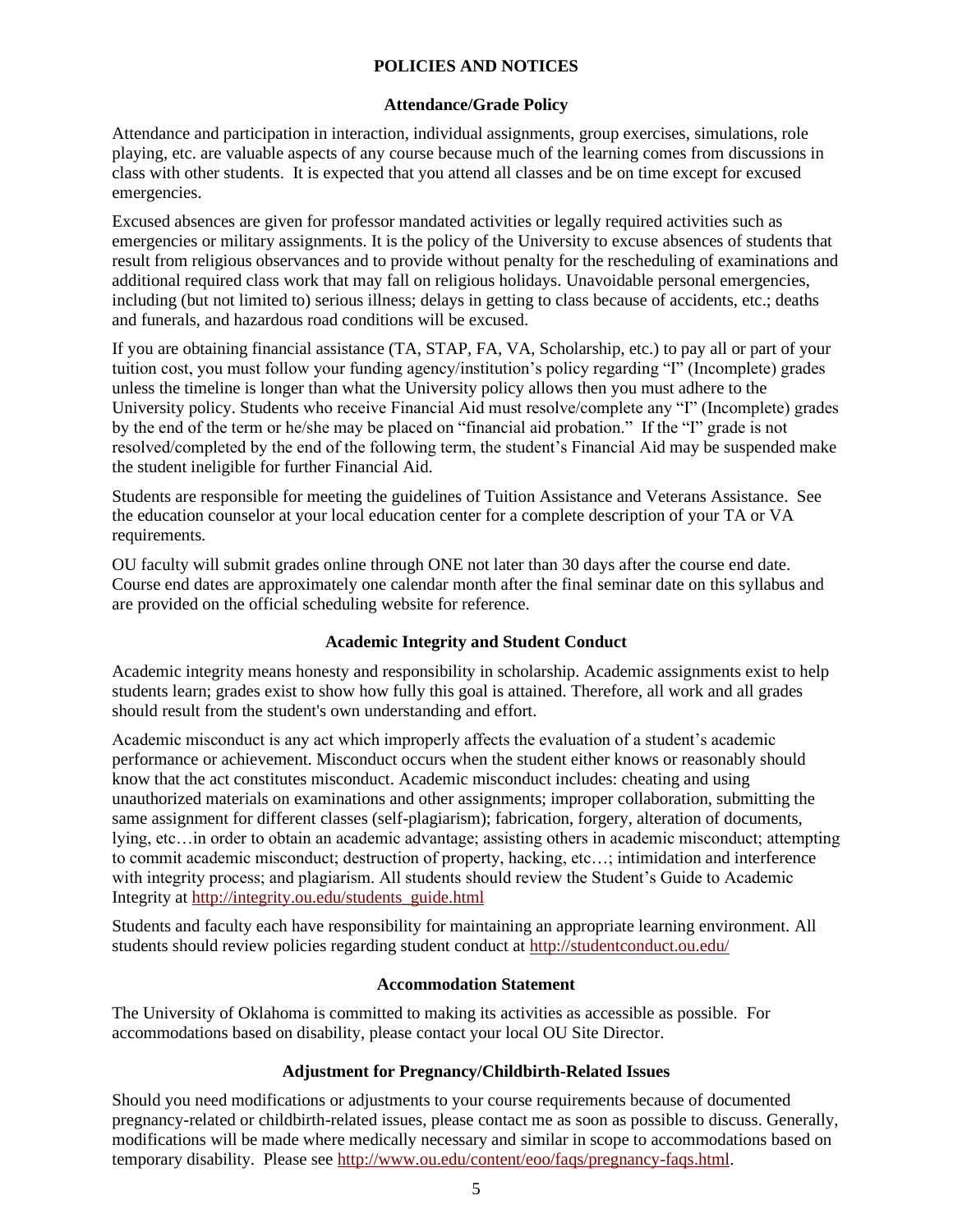#### **Title IX Resources**

For any concerns regarding gender-based discrimination, sexual harassment, sexual misconduct, stalking, or intimate partner violence, the University offers a variety of resources, including advocates on-call 24/7, counseling services, mutual no-contact orders, scheduling adjustments, and disciplinary sanctions against the perpetrator. Please contact the Sexual Misconduct Office at [smo@ou.edu](mailto:smo@ou.edu) or (405) 325-2215 (8-5), or the Sexual Assault Response Team at (405) 615 -0013 (24/7) to report an incident. To learn more about Title IX, please visit the Institutional Equity Office's website at<http://www.ou.edu/content/eoo.html>

## **Course Policies**

The OU College of Professional and Continuing Studies (PACS) policy is to order books in paperback if available. Courses, dates, and professors are subject to change. Please check with your OU Site Director. Students should retain a copy of any assignments that are mailed to the professor for the course. PACS does not provide duplicating services or office supplies.

All course materials, syllabus, lessons, lectures, etc. are the property of professor teaching the course and the Board of Regents of the University of Oklahoma and are protected under applicable copyright.

For more information about PACS programs, visit our website at:<https://pacs.ou.edu/>